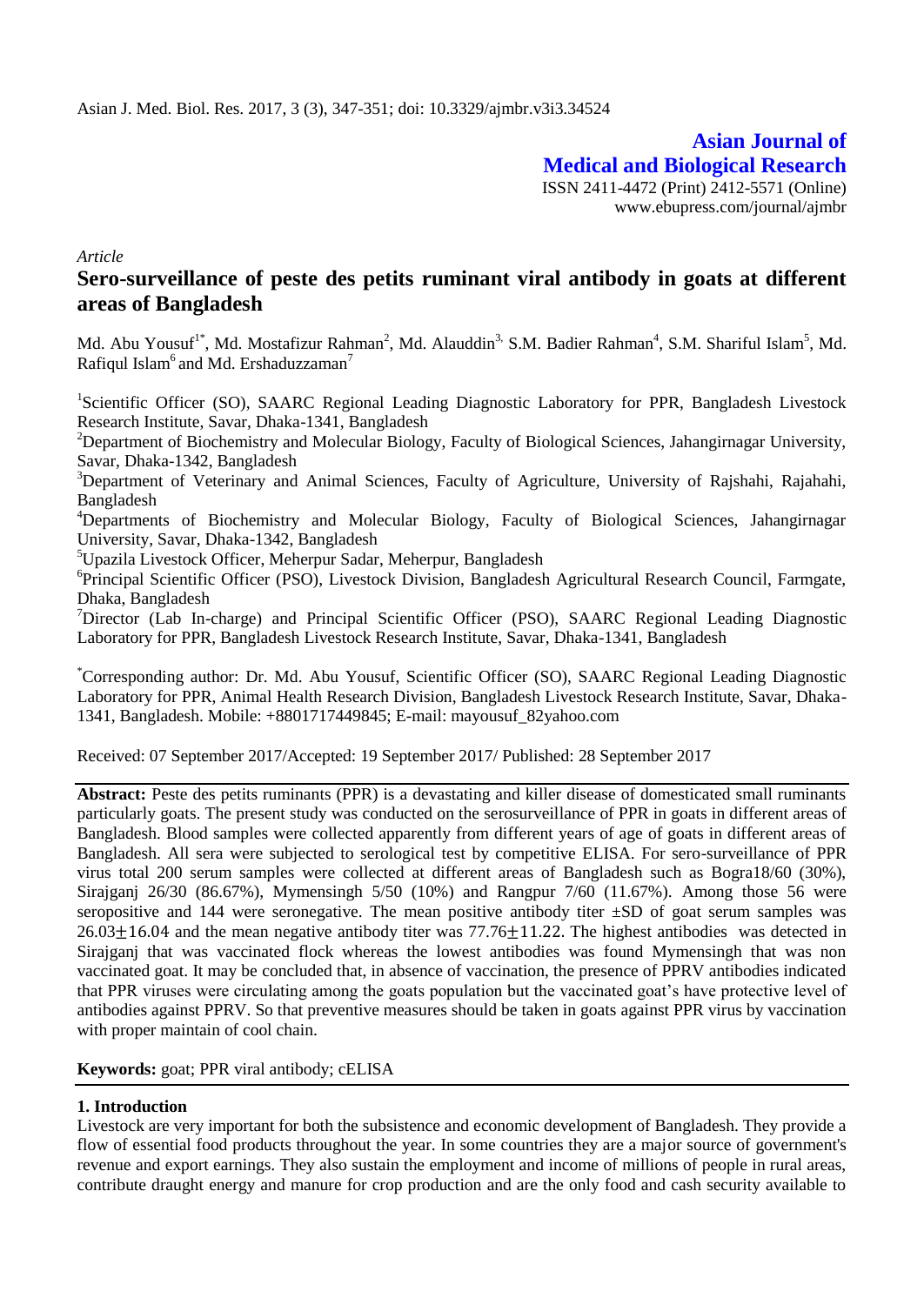many Africans (Swai *et al.,* 2009 and Brumby, 1990). In Nigeria, as in other African countries, small ruminants (sheep and goats) contribute a substantial proportion of the nation's meat supply. Many health problems are encountered to put some obstacles and constraints in the front of developing productivity of small ruminants. Peste des Petits Ruminants (PPR) is considered the most important single cause of morbidity and mortality for sheep and goats, in Bangladesh. In Bangladesh, sheep and goats contribute a major proportion of the nation's meat supply and they are also a source of government revenue and export earnings. Infection with peste des petits ruminant's virus (PPRV) results in an acute, highly contagious disease of small ruminants particularly in sheep and goat (Awa *et al.,* 2002 and Anderson *et al.,* 1994). It was first described in cote d'Ivoire in West Africa in 1942. Gradually, it was realized that several clinically similar diseases occurring in other parts of West Africa shared the same cause. The virus now called Peste des petits ruminants virus (PPRV). Investigators soon confirmed the existence of the disease in Nigeria, Senegal and Ghana. For many years, it was thought that it was restricted to that part of the African continent until a disease of goats in Sudan, which was originally diagnosed as rinderpest in 1972, was confirmed to be PPR. The disease is endemic in Bangladesh since 1993 (Banil *et al.,*  2008). Generally 100% morbidity and 80-90% mortality were recorded in goat (Dhar *et al.,* 2002 and Hamdy *et al.,* 1976). The etiological agent of PPRV is a member of the genus morbillivirus (Haroun *et al*., 2002) under the family of the paramyxoviridae. Other members of the genus are rinderpest, measles, cannine distemper, seal distemper and dolphin distemper viruses. PPRV although serologically related to rinderpest virus but can be differentiated using cDNA probes (Diallo *et al.,*1989), monoclonal antibodies (Anderson *et al*., 1994 and Zohari *et al.,* 2008) and blocking ELISA (Saliki *et al.,*1993). It has low resistance in the environment, chemical and pH. The PPR virus is mostly spread by aerosol and probably only small amount of virus is required to infect susceptible individuals. Cattle may be infected by contact with the PPR virus, but will not exhibit any symptoms and respond to rinderpest vaccination (Anderson *et al*., 1991). The clinical signs of PPRV infection are always associated with high fever (106°-107.7°F), discharges (nasal, ocular and oral), erosive stomatitis and excessive salivation. The oculo-nasal discharges become mucopurulent followed by pneumonia accompanied with coughing, pleural rales and abdominal breathing. A watery blood stained diarrhea is common in the later stage of infection, which is followed by death. During disease cycle, severe immuno-deficiency is common and this is thought to contribute susceptibility to secondary infections that accounts for most of the mortality associated with PPR infection (Ozkul *et al.,* 2002 and Hilan *et al.,* 2006). Epidemiological data of PPR in sheep in Bangladesh is limited. Razzaque *et al.* (2004) found the sero-prevalence of PPR is 36% in sheep in Mymensingh district. Bangladesh Livestock Research Institute (BLRI) was carried out a study on sero-survillence in sheep during the period from June to November 2008 in Naogaon, Tangail and Noakhali regoin and found overall sero-prevalence of 33.34% in Bengal sheep. Keeping the above in mind, the experiment was conducted Serosurveillance of PPR antibody of goats in selected areas of Bangladesh.

#### **2. Material and Methods**

The study was conducted in the SAARC Regional Leading Diagnostic laboratory for PPR, Bangladesh Livestock Research Institute (BLRI) during the period of January/2017 to July/2017. The detailed outline of materials and methods are given below:

#### **2.1. Study area**

The study was conducted on sero-surveillance of Peste Des Petits Ruminants (PPR) virus specific antibodies in goats. For this purpose, sera were collected from different areas of Bangladesh namely Bogra (n=60), Sirajganj  $(n=30)$ , Mymensingh  $(n=50)$ , Rangpur  $(n=60)$  those area was selected as non vaccinated areas where as Sirajganj (n=30) was selected as vaccinated area. The animals with no clinical sings of PPR virus and with no report of vaccination by PPR vaccine were chosen as for experimental animals except Sirajganj. Total numbers of experimental goats were 200 (two hundred).

### **2.2. Blood sample collection and serum separation**

The blood of goats was collected in early morning. After controlling the goat vein was detected. (2-3) ml of fresh blood sample was collected from each of the animal aseptically by puncturing jugular vein after swabbing with 70% alcohol or iodine swab in a gentle manner. The loaded syringe was remaining in inverted condition at (30-40) minutes for blood clotting. In that way blood sample was taken from different aged goats. After clotting of blood, serum was separated into eppendorf tube, numbering and packaging was done remain in freeze condition  $(2-8)$ <sup>o</sup>C for further use.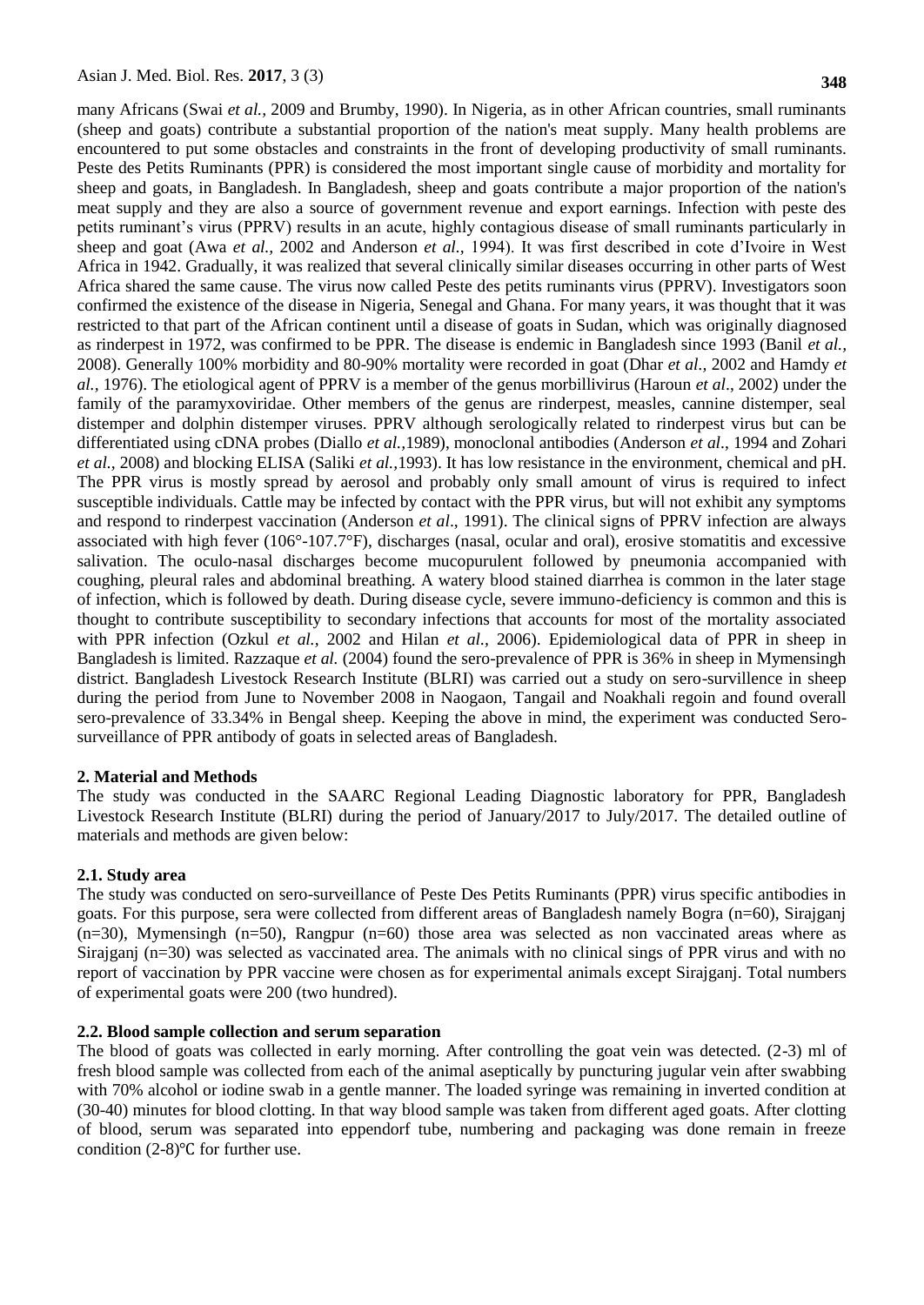### **2.3. Design of the experiment**

The main aim of these experiments is to study the seroprevalence of Peste Des Petits Ruminants virus (PPRV) specific antibodies in goat. For this experiment, sera samples were collected from 200 non-vaccinated goat's and vaccinated goat's 45 (age ranging from 6 months to  $>2$  years) from selected goat farms in different area of Bangladesh. The sera samples were tested by c-ELISA (ID vet. Innovative Diagnostics, France) according to the Instruction.

## **3.4. Test procedure of cELISA**

All the reagents were allowed to come to room temperature ( $21^{\circ}C \pm 5^{\circ}C$ ) before use. Homogenized all reagents by inversion or vortex. 25 µl of dilution buffer 13 were added to each well of the ELISA micro plate. Then 25µl of the positive control were added to wells  $(A1 \text{ and } B1)$  and  $25 \mu$  of the negative control were added to wells (C1 and D1). 25  $\mu$  of the each sample was added to test to the remaining wells. Then the plate was incubated at 37 °C and waited for  $45\pm4$  mnutes. The plate was washed 3 times with approximately 300  $\mu$ l of the wash solution and to avoid drying of the wells between washings.After washing then the conjugate was prepared 1X by diluting the conjugate  $10X$  to  $1/10$  in dilution buffer 4 and again 100  $\mu$  of the conjugate 1X was added to each well. Again the plate was incubated at  $21^{\circ}$ C and waited for  $30\pm3$  minutes. Then the plate was washed 3 times with approximately 300  $\mu$  of the wash solution and to avoid drying of wells between washing. 100  $\mu$  of the substrate solution was added to each well. Then the plate was incubated at  $21^{\circ}$ C in the dark place and waiting for  $15+2$  minutes. 100 µ of the stop solution was added to each well in order to stop the reaction. Finally the micro plate was read for OD values with multichannel spectrophotometric ELISA plate reader with interference filters of 450 nm and the reading data was placed into data sheet of Microsoft<sup>®</sup> Excel program and saved in the computer hard disc with specific identification name.

### **2.5. Results interpretation**

For each sample, the competition percentage was calculated using the following formula

$$
S/N \% = \frac{OD_{sample}}{OD_{NC}} \times 100
$$

Sample presenting a S/N%:

- Less than or equal to 50% are considered positive
- Greater than 50% and less than or equal to 60% are considered doubtful.
- Greater than 60% are considered negative.

| <b>Result</b>            | <b>Status</b>   |
|--------------------------|-----------------|
| $S/N$ % $\leq 50$ %      | <b>POSITIVE</b> |
| $50\% < S/N \% \le 60\%$ | <b>DOUBTFUL</b> |
| $S/N$ % > 60%            | <b>NEGATIVE</b> |

# **3. Results and Discussion**

A total of 200 goat's serum samples were collected from different localities of Bangladesh namely Bogra (n=60, non vaccinated), Sirajganj (n=30, vaccinated), Mymensingh (n=50, non vaccinated) and Rangpur (n=60, non vaccinated) and tested by c-ELISA. Among those 56 were seropositive and 144 were seronegative. The mean positive antibody titer  $\pm$ SD of goat serum samples was 26.03 $\pm$ 16.04 and the mean negative antibody titer was 77.76 $\pm$ 11.22 (Table1). The highest average seropositive S/N values were seen in the goats of Rangpur and the lowest average seropositive PI values were seen in those goat of Mymensingh (Table 1). The highest seroprevalence (86.67%) was found in goat of Sirajganj, followed by Bogra (30%), whereas Rangpur and Mymensingh showed a very minimal seroprevalence of 11.67% and 10% respectively (Table 2).

### **Table 1. Serosurvaillance of PPR virus antibodies in goats based on cELISA.**

| <b>SL</b>      | <b>Location/Area</b> | Seronegative S/N value $(\% )$ | Seropositive S/N value $(\% )$ |
|----------------|----------------------|--------------------------------|--------------------------------|
| No.            |                      | $(Mean \pm SD)$                | $(Mean \pm SD)$                |
|                | Bogra $(n=60)$       | $89.00 \pm 5.97$               | $13.07 \pm 3.80$               |
|                | Sirajganj $(n=30)$   | $73.09 \pm 16.45$              | $38.46 \pm 7.02$               |
|                | Mymensingh $(n=50)$  | $84.68 \pm 7.36$               | $11.30 \pm 2.14$               |
| $\overline{4}$ | Rangpur $(n=60)$     | $64.28 \pm 6.98$               | $41.30 \pm 3.85$               |
|                | All $(n=200)$        | $77.76 \pm 11.22$              | $26.03 \pm 16.04$              |
|                |                      | $(n=146)$                      | $(n=54)$                       |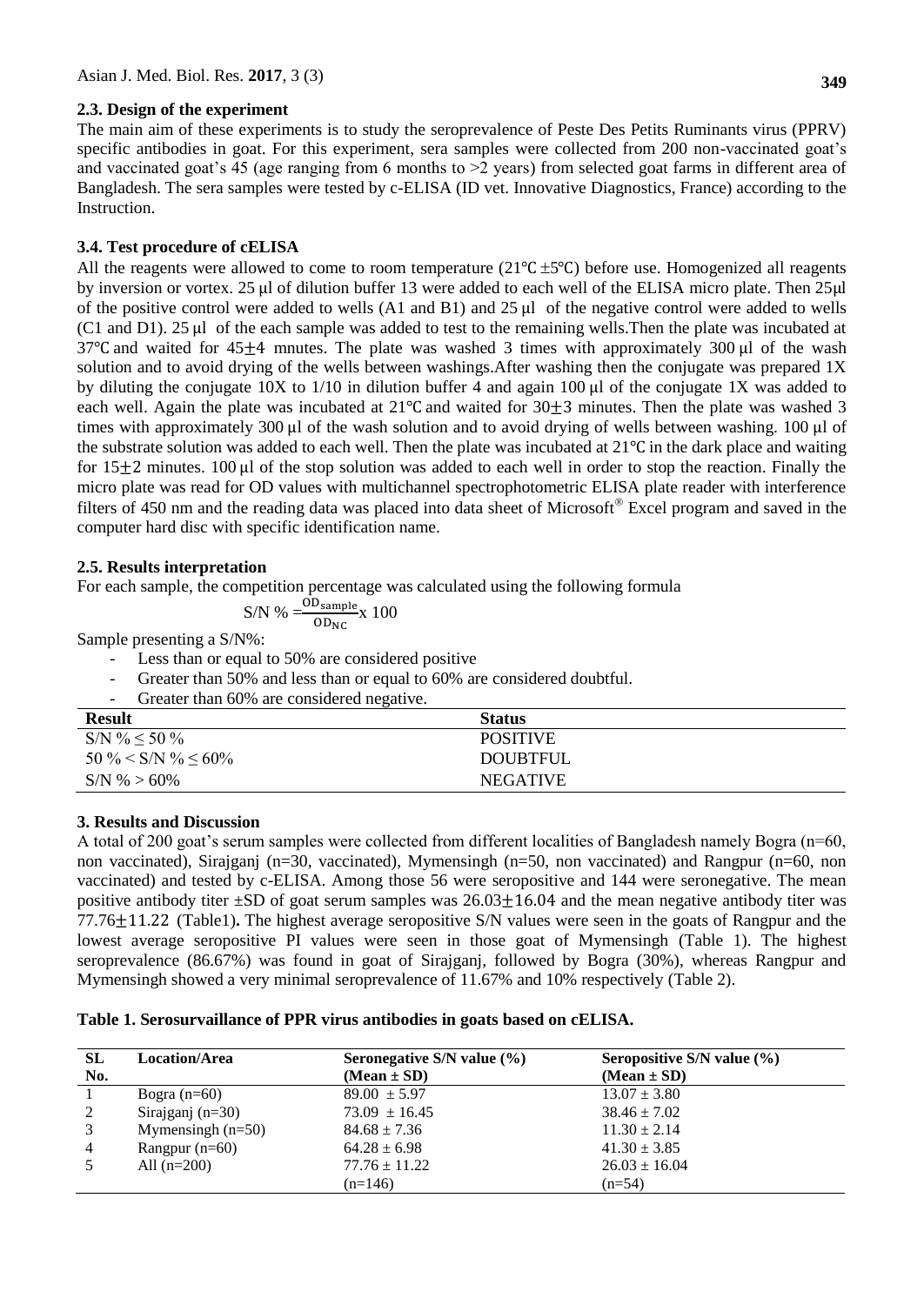| SL<br>No. | Source of<br><b>Sample</b> | No. of<br><b>Samples</b> | No. of<br><b>Positive</b><br><b>Samples</b> | <b>No. of Negative</b><br><b>Samples</b> | <b>Mean PI</b><br>(S/N)<br>value | <b>Remarks</b>                                                                              |
|-----------|----------------------------|--------------------------|---------------------------------------------|------------------------------------------|----------------------------------|---------------------------------------------------------------------------------------------|
| 1.        | Bogra                      | 60                       | 18                                          | 42                                       | 66.22                            | Highest<br>antibody<br>titer<br>was<br>20.99%<br>and about 30% goats<br>were Seropositive   |
|           | Sirajganj                  | 30                       | 26                                          | 04                                       | 45.38                            | 26 samples were Seropositive<br>(86.67%)                                                    |
| 3.        | Mymensingh                 | 50                       | 05                                          | 45                                       | 77.84                            | Highest<br>titer<br>antibody<br>was<br>10%<br>13.61%<br>about<br>and<br>Seropositive to PPR |
| 4.        | Rangpur                    | 60                       | 07                                          | 53                                       | 78.82                            | Average $11.67\%$<br>goat<br>were<br>seropositive                                           |

**Table 2. Comparative study of PI (S/N) values of different sources sera samples.**

The present study investigated the serosurveillance of PPRV antibodies under natural condition in nonvaccinated goats which may be helpful in developing disease control strategy for encountering PPR. It is crucial that, effective implementation of control strategies for PPR requires regular vaccination with effective vaccine and sero-monitoring of immunity against PPRV. The present study also adopted a sero-monitoring of PPR specific antibody in the vaccinaated goats after field level vaccination in a selected area of Bangladesh.

This research provided valuable data on the serologic status in the goat with respect to PPRV. On the basis of vaccination, the highest seroprevalence (80%) was found in sirajganj Farm and the second highest prevalence (30%) was found in Bogra (Table 2). The overall seroprevalence of PPR was 26.03% in selected areas in Bangladesh. Whereas Razzaque *et al.*, 2004 and Banik *et al*., 2008 who found the seroprevalence of PPR is 36% in goat and BLRI, 2008 were found the seroprevalence of PPR is 33.34% in sheep. The main cause of this low seroprevalence evidence showed that those were well non organized farm and no history of vaccination.

In case of non vaccinated goats sera shows large negative value contains a small amount of antibody that indicates to attack by PPR virus at any time. On the other hand, vaccinated goats have high positive value and shows high immunity against PPR virus.

#### **4. Conclusions**

From this study it can be stated that, the PPRV is circulating in Bangladesh and is raising natural positive level of antibody titre in the goat population in Bangladesh by natural transmission. This study also states that the field level vaccination could give protection to the goats as the antibody against PPRV was in protective level. It is noteworthy that, interference of the efficacy of vaccines due to the antibodies developed as a result of natural exposure to PPR infection might be a considerable challenge. So, this fact should be kept under consideration during the field level vaccination. Vaccination should be done regular basis with proper maintain of cool chain.

#### **Conflict of interest**

None to declare.

#### **References**

- Anderson J and JA McKay, 1994. The detection of antibodies against peste des petits ruminants virus in cattle, sheep and goats and the possible implications to rinderpest control programmes. Epidemiol. Infect., 112: 225-231.
- Awa DN, A Ngagnou, E Tefiang, D Yaya and A Njoya, 2002. Post vaccination and colostral peste des petits ruminants antibody dynamics in research flocks of Kirdi goats and Foulbe sheep of north Cameroon. Prev. Vet. Med., 55: 265-271.
- Banik SC, SC Podder, MA Samad and MT Islam, 2008. Sero-surveillance and immunization in sheep and goats against peste des petits ruminants in Bangladesh. Bangl. J. Vet. Med., 6:185-190.
- Dhar P, BP Sreenivasa, T Barrett, M Corteyn, RP Singh and SK Bandyopadhyay, 2002. Recent epidemiology of peste des petits ruminants virus (PPRV). Vet. Microbiol., 88: 153-159.
- Durojaiye OA, 1987. Application of a precipitinogen inhibition test in the detection of antibody to peste des petits ruminants virus. Rev. Elev. Méd. vét. Pays trop., 40: 17-20.
- Hamdy FM, AH Dardiri, O Nduaka, SS Breese Jr and EC Ihemelandu, 1976. Etiology of the stomatitis pneumoenteritis complex in Nigerian dwarf goats. Can. J. Com. Med., 40: 276-284.